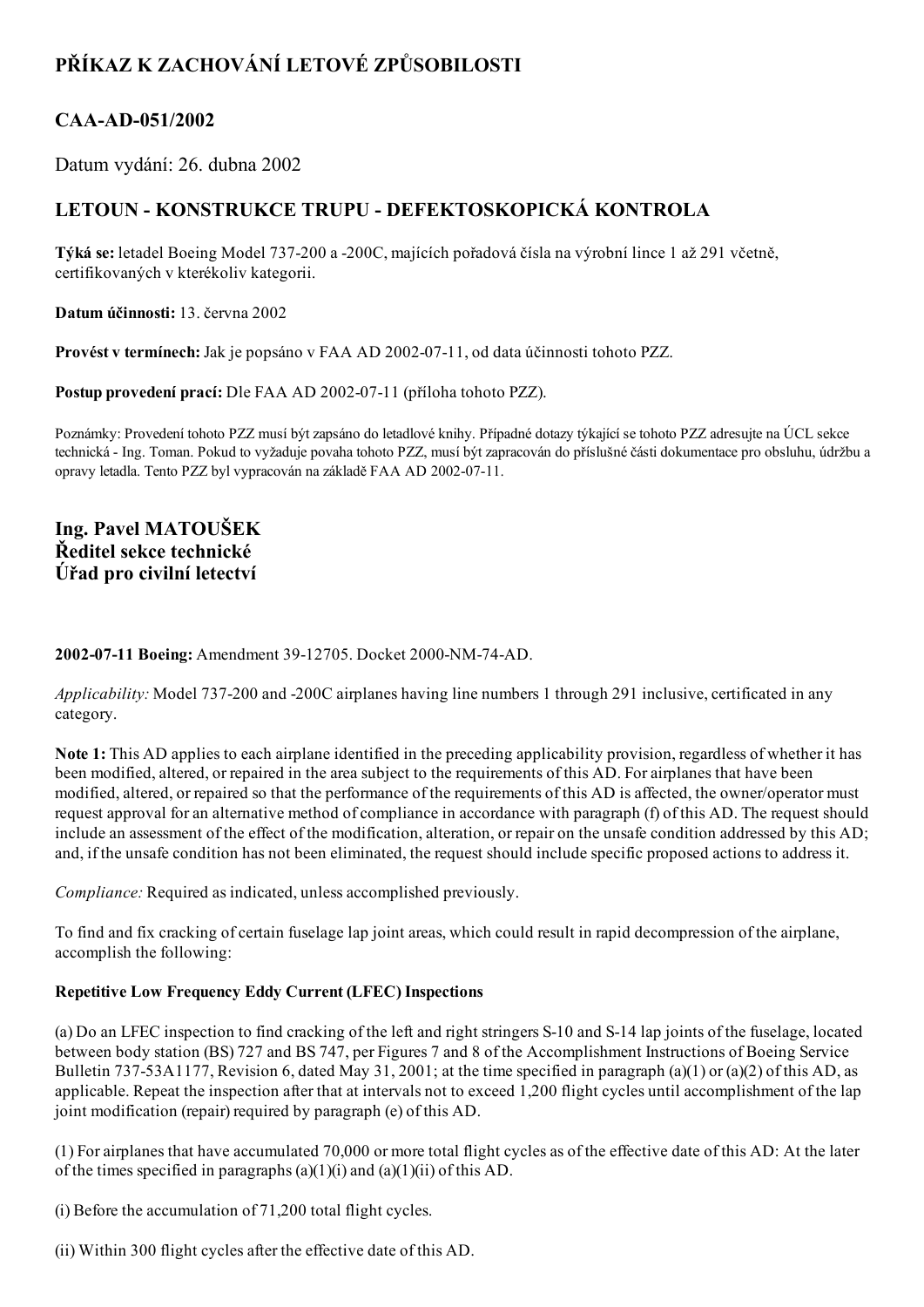(2) For airplanes that have accumulated 45,000 or more total flight cycles, but less than 70,000 total flight cycles as of the effective date of this AD: At the later of the times specified in paragraphs (a)(2)(i) and (a)(2)(ii) of this AD.

(i) Before the accumulation of 50,000 total flight cycles.

(ii) Within 1,200 flight cycles after the effective date of this AD.

## Crack Repair

(b) Except as provided by paragraph (c) of this AD: If any cracking is found during any inspection required by this AD, before further flight, repair per Part II ("Crack Repair") of the Accomplishment Instructions of Boeing Service Bulletin 73753A1177, Revision 6, dated May 31, 2001.

(c) If any cracking is found during any inspection required by this AD, and Boeing Service Bulletin 73753A1177, Revision 6, dated May 31, 2001, specifies to contact Boeing for repair instructions: Repair before further flight, per a method approved by the Manager, Seattle Aircraft Certification Office (ACO), FAA; or per data meeting the type certification basis of the airplane approved by a Boeing Company Designated Engineering Representative (DER) who has been authorized by the Manager, Seattle ACO, to make such findings. For a repair method to be approved by the Manager, Seattle ACO, as required by this paragraph, the approval letter must specifically reference this AD.

#### Compliance Plan

(d) For airplanes on which the modification required by paragraph (e) of this AD has not been done as of the effective date of this AD: Within 3 months after the effective date of this AD, submit a plan to the FAA identifying a schedule for compliance with paragraph (e) of this AD. This schedule must include, for each of the operator's affected airplanes, the estimated dates when the required actions will be accomplished. For the purposes of this paragraph, "FAA" means the Principal Maintenance Inspector (PMI) for operators that are assigned a PMI, or the cognizant Flight Standards District Office for other operators. Information collection requirements contained in this regulation have been approved by the Office of Management and Budget (OMB) under the provisions of the Paperwork Reduction Act of 1980 (44 U.S.C. 3501 et seq.) and have been assigned OMB Control Number 2120-0056.

Note 2: Operators are not required to submit revisions to the compliance plan required by paragraph (d) of this AD to the FAA.

## Lap Joint Modification (Repair)

(e) Except as provided by paragraph (d) of this AD, before the accumulation of 50,000 total flight cycles or within 5,000 flight cycles after the effective date of this AD, whichever comes later: Install the lap joint repair of the left and right stringer S10 and S14 lap joints of the fuselage, between body station (BS) 727 and BS 747, per Part III ("Lap Joint Repair") of the Accomplishment Instructions, or Part 1.E.3. "Compliance," of Boeing Service Bulletin 73753A1177, Revision 6, dated May 31, 2001, as applicable. Installation of this repair ends the repetitive inspections of the repaired areas required by paragraph (a) of this AD.

Note 3: Installation of the lap joint repair before the effective date of this AD per Boeing Service Bulletin 737-53A1177, Revision 4, dated September 2, 1999; or Revision 5, dated February 15, 2001; is acceptable for compliance with paragraph (e) of this AD.

#### Alternative Methods of Compliance

(f) An alternative method of compliance or adjustment of the compliance time that provides an acceptable level ofsafety may be used if approved by the Manager, Seattle ACO. Operators shall submit their requests through an appropriate FAA Principal Maintenance Inspector, who may add comments and then send it to the Manager, Seattle ACO.

Note 4: Information concerning the existence of approved alternative methods of compliance with this AD, if any, may be obtained from the Seattle ACO.

#### Special Flight Permits